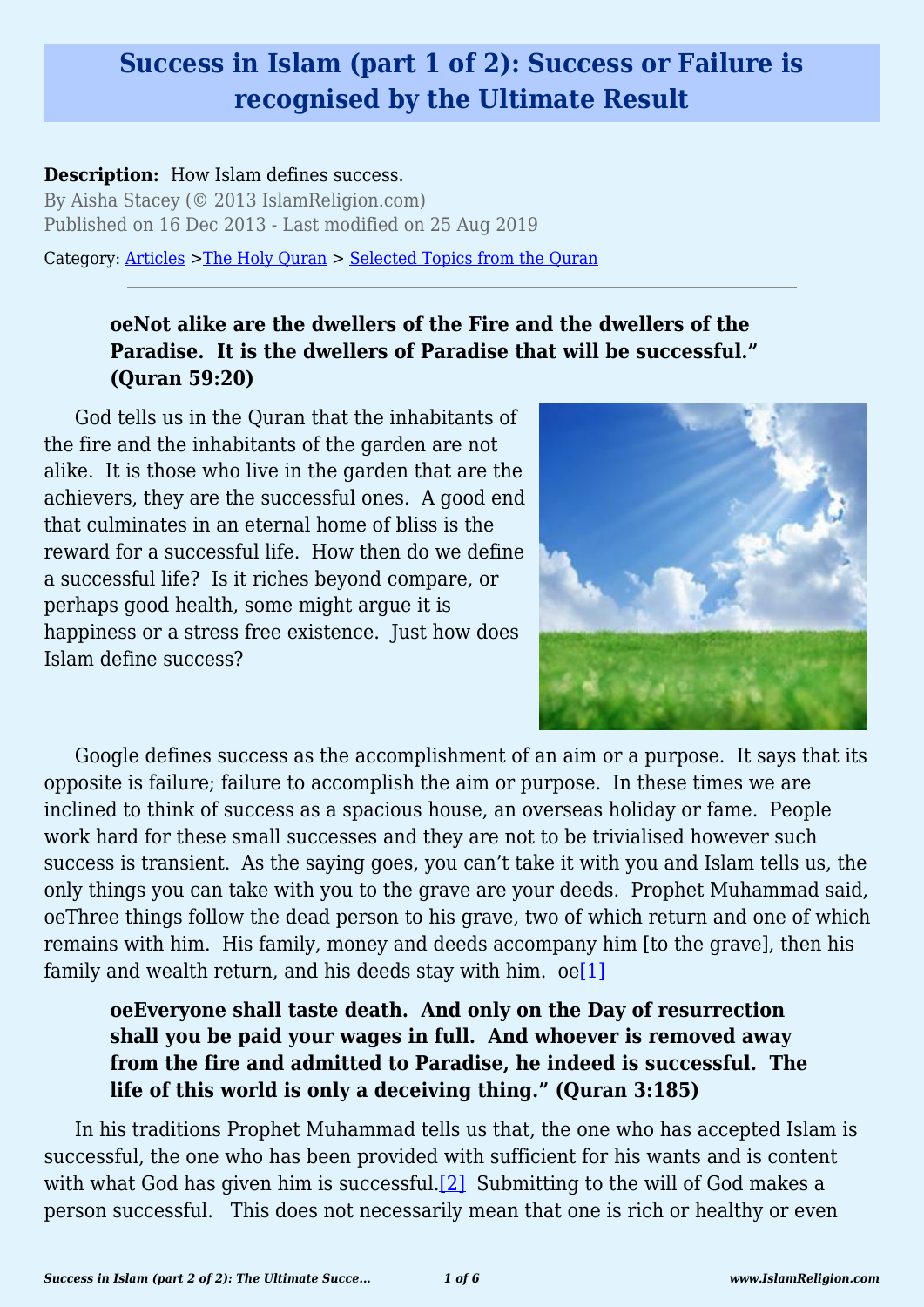constantly happy.

With the acceptance of Islam comes great responsibility, we are now responsible for our own happiness and for our own success. And success, as we are beginning to discover is the ultimate prize. If we are judged successful Paradise becomes our eternal abode; health, wealth and happiness now become eternal. Success in Islam is defined as achieving the ultimate result, or Paradise. Whatever success we achieve along the way whether it is financial, health related or a satisfying lifestyle is finite. It will come to an end.

The Arabic word for success is *falah*, it is a word that Muslims of all ethnicities are familiar with. They hear it every day in the call to prayer. oe…hayya 'alal-falah!" Hurry to success. Come to prayer, come to success. This is what the words of the call are saying to the believers. You will find success in the prayer, in maintaining your connection to God. Interestingly the same root fa-la-ha gives us the Arabic word for farmer - *fallah*. How do we know if a farmer is successful? He has abundant crops and healthy livestock. But the farmer has very little control over his efforts and his labour; he plants the seeds, tills the soil, and tends to his livestock. Then however he must put his trust in God, for he has no control over the weather. His success as a farmer is determined by God's power over all things. Floods and drought, winds and rain, even his own health and the health of his plants and livestock could affect his success.

Could we then say that the definition of success includes putting one's trust in God? Make an effort, do what is required and leave the outcome to God. Prophet Muhammad explains to the believers that all their affairs are amazing. He said, oeHow wonderful is the affair of the believer, for his affairs are all good, and this applies to no one but the believer. If something good happens to him, he is thankful for it and that is good for him. If something bad happens to him, he bears it with patience and that is good for him.["\[3\]](#page-2-2) Thus when one devotes his life to pleasing God by submitting to His will, this saying takes on even more layers of meaning. Completely trusting God means that there is no failure. Thus minor setbacks and difficulties are just a small glitch on the road to ultimate success.

<span id="page-1-0"></span>What about outcomes that this worldly life considers to be failures. What if you lose your livelihood, or your spouse? What if you are not recognised as the good person you are striving to be. None of this has the least bit of influence on whether or not you are ultimately successful. What is taken into account is how you react and how you face life's challenges. A person is successful and on the road to the ultimate success because of his attitude, his intention, and his ability to trust God's promise.

### **oeHe will indeed be successful who purifies his ownself, and he will indeed fail who corrupts his ownself." (Quran 91:9-10)**

#### **oeAnd my success cannot come from any source besides God. I have put my trust in Him." (Quran 11:88)**

God tells us throughout the Quran when we are successful and how to be successful. He also tells us when we are failing, when we are in fact loosing or in loss. In chapter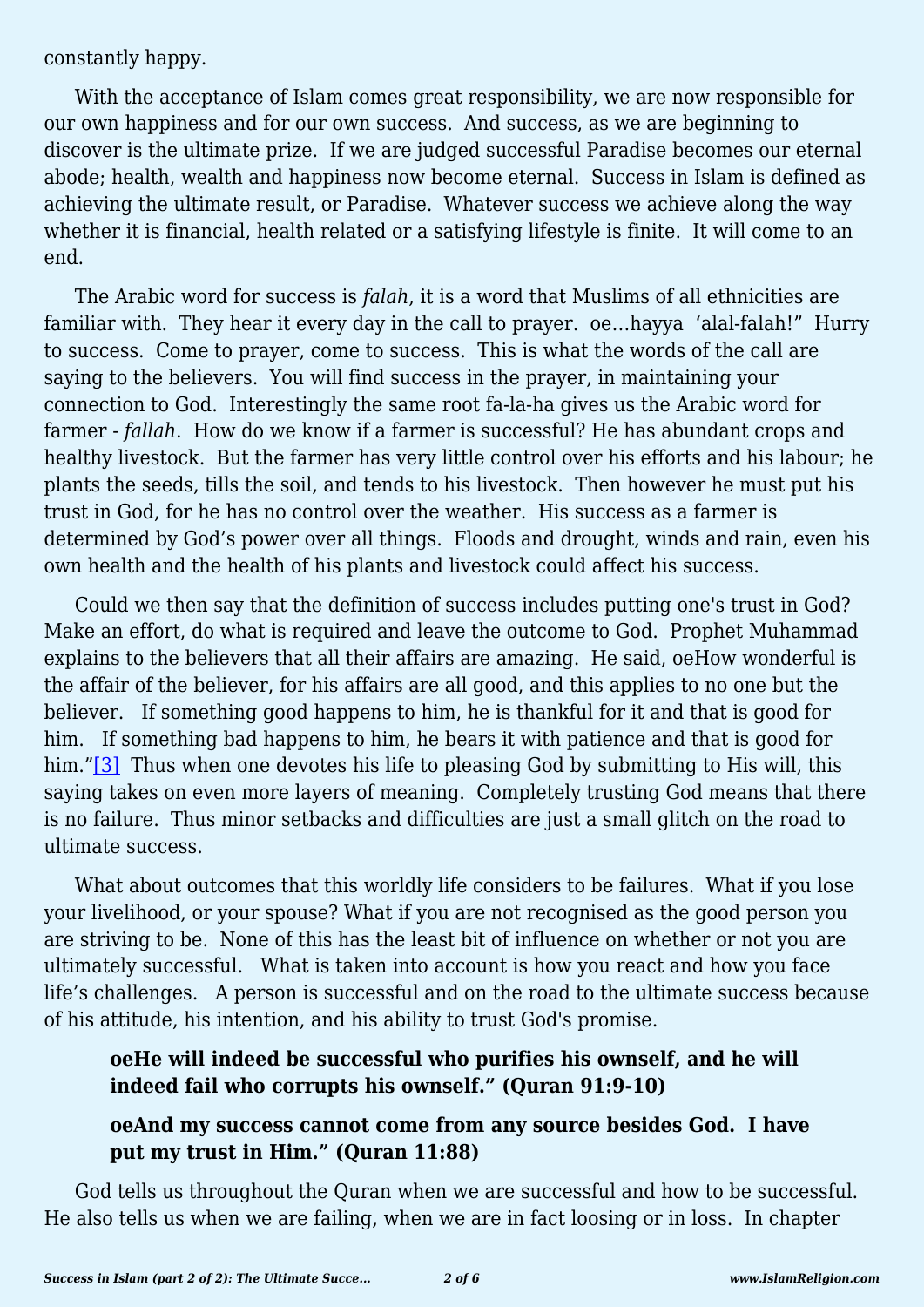103 of the Quran, God Almighty swears by time that all of us are losers unless we do four things; believe, do good, teach each other the truth and encourage one another to be patient.

### **oeBy** *Al-Asr* **(the time). Verily, man is in loss. Except those who believe and do righteous good deeds, and recommend one another to the truth and recommend one another to patience." (Quran 103)**

In part 2 we will look at the various ways to achieve success. Remember that it is the ultimate success that we are striving for and God Himself, through the Quran and the noble life of Prophet Muhammad, has given us the real recipe for success.

Endnotes:

<span id="page-2-0"></span>[\[1\]](#page-0-0) *Saheeh Al-Bukhari, Saheeh Muslim*

<span id="page-2-1"></span>[\[2\]](#page-0-1) *Saheeh Muslim*

<span id="page-2-2"></span>[\[3\]](#page-1-0) *Saheeh Muslim*

# **Success in Islam (part 2 of 2): The Ultimate Success is yours for the Taking**

**Description:** A discussion of the ways we can help ourselves secure the ultimate success. By Aisha Stacey (© 2013 IslamReligion.com) Published on 23 Dec 2013 - Last modified on 23 Dec 2013

Category: [Articles](http://www.islamreligion.com/articles/) >[The Holy Quran](http://www.islamreligion.com/category/75/) > [Selected Topics from the Quran](http://www.islamreligion.com/category/76/)

In part 1, we learned that Islam is concerned with the ultimate success. Eternal Paradise is the ultimate success just as the fire of Hell is the ultimate failure. There are many ways to achieving a favourable outcome for God has promised Paradise to those who obey Him. To them He promises serenity, contentment, happiness and peace of mind. This however does not mean that these things cannot be achieved in this life as well



as eternally. A good life is possible for those who look to God, the Quran and the authentic traditions of Prophet Muhammad for guidance. Success is easily attainable and today we will discuss a few ways that we can achieve success in this life and secure the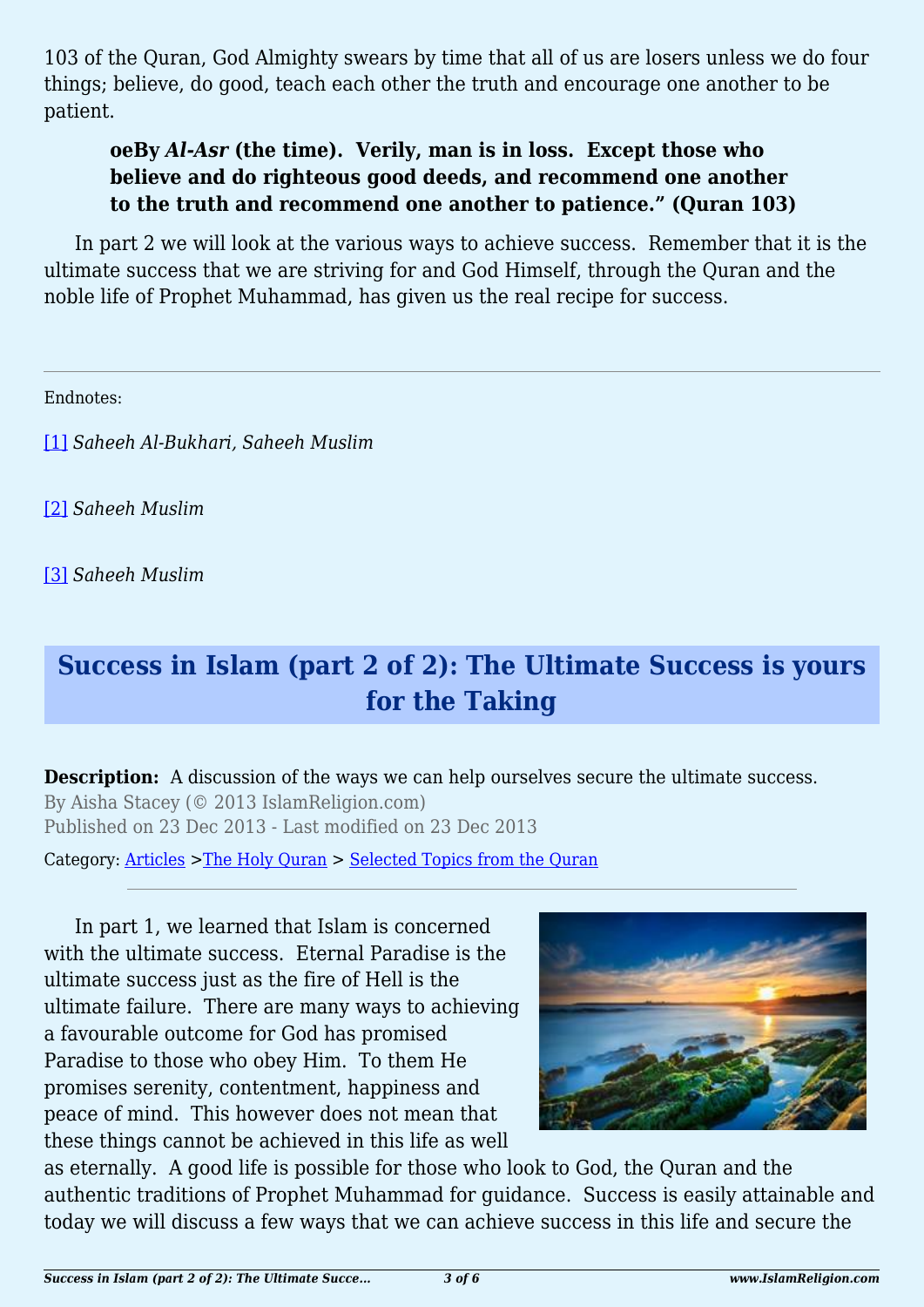ultimate success.

## **Righteousness**

<span id="page-3-0"></span>The Prophet Muhammad left us with a very good working definition of righteousness. He said, oe…Righteousness is that with which the soul is tranquil and the heart is tranquil, but sin is that which rouses suspicion in the soul and is perplexing in the breast, even if people give you a decision in its favour." $[1]$  One of the things that we as human being define as success is the ability to sleep well at night, to live with a clear conscience and here we see that righteousness provides this. Righteousness includes following the commandments of God, striving to do all acts of worship including prayer, charity and fasting with a good intention and a sincere heart.

**oeWhoever works righteousness " whether male or female " while he (or she) is a true believer verily, to him We will give a good life (in this world with respect, contentment and lawful provision), and We shall pay them certainly a reward in proportion to the best of what they used to do (i.e. Paradise in the Hereafter)." (Quran 16:97)**

## **Kindness**

A true believer is known for his or her kind demeanour. They strive to see the good in everything and everyone. They are the first to give from that which they love to those less fortunate or in need. A believer is thus always ready to assist other people in need of his help with a true spirit of kindness.

### **oeNo good is there in much of their private conversation, except for those who enjoin charity or that which is right or conciliation between people. And he who does this, seeking the good Pleasure of God, We shall give him a great reward" (Quran 4:114)**

God is kind; He multiplies the reward for good deeds and forgives bad deeds. Prophet Muhammad said that God has decreed both good deeds and bad deeds, however whoever intends to do a good deed then does not do it, God will write it down as one complete good deed; if he intends to do it then he does it, then God will write it down as between ten and seven hundred good deeds, or more. Whoever intends to do a bad deed, and then he does not do it, God will write it down as one complete good deed; if he intends to do it then he does it, God will write it down as one bad deed[.\[2\]](#page-5-1) One whose good deeds are multiplied is indeed successful.

## <span id="page-3-1"></span>**Remembering God**

One of the easiest ways of feeling content and relaxed is to remember God. It relieves stress and worry and leaves a person focussed on the true purpose of life, which of course we understand is to worship God in everything that we do. However the human condition is not always peaceful, anxiety can touch us at any moment, and we have no control over that. We do however have control over our reaction. If we react by turning to God, remembering that He has many attributes and names that we can call Him by we will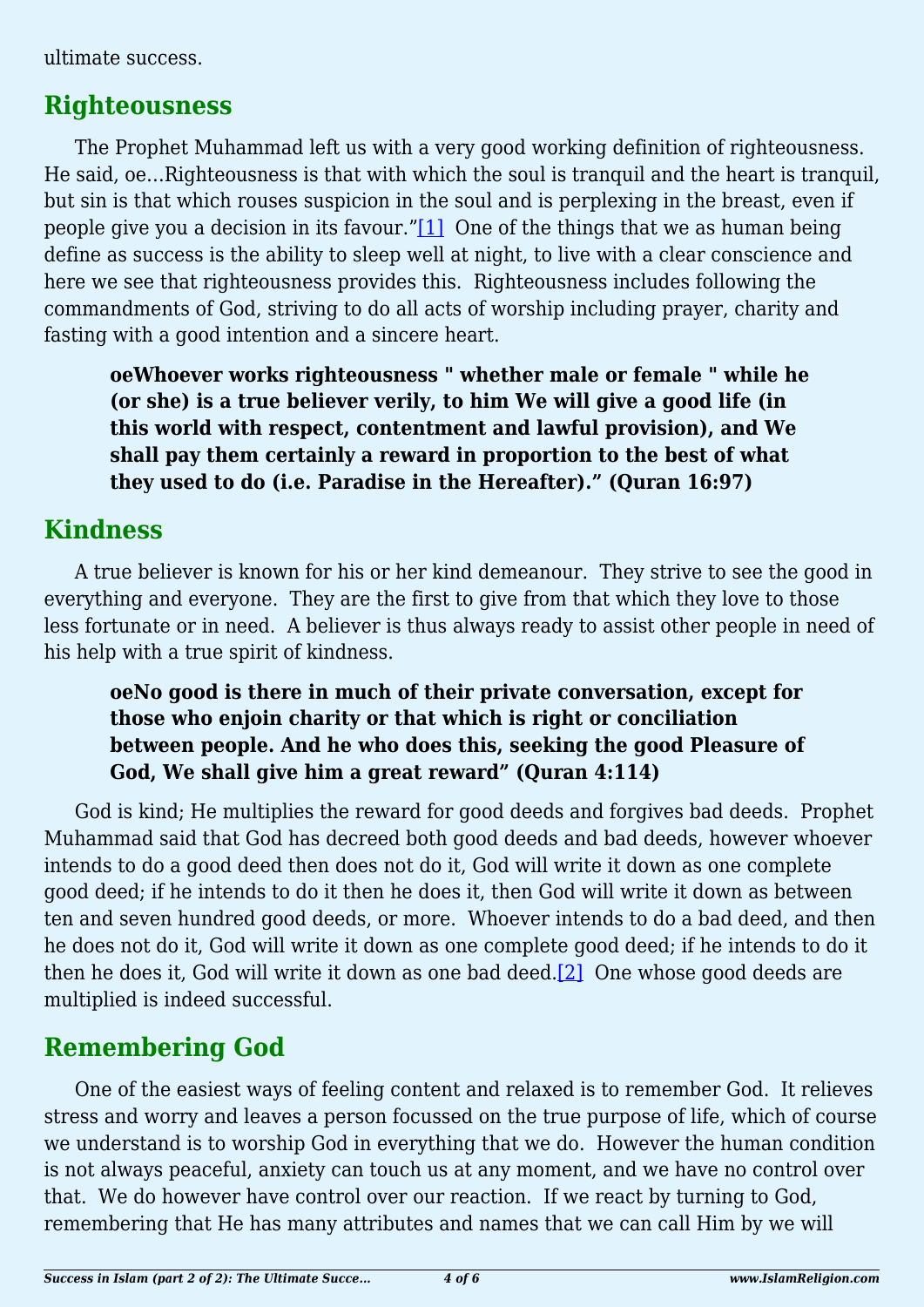successfully navigate life's thoroughfare.

### **oeVerily, in the remembrance of God do hearts find rest" (Quran13:28)**

## **Trusting God**

### **oeAnd whosoever puts his trust in God, then He will suffice him" (Quran 65:3)**

The path to success can be found in putting our trust in God. When we accept that God has control over all things and that He wants us to gain the ultimate success we can begin to relax and perhaps find success in our worldly lives as well. God wants what is best for us; if we do what is right, yet things do not go according to our plan it doesn't mean that we have failed, it means that God's plan for us is not quite the same as the future we had envisaged. At this point, we must learn to trust God.

### **oeIf God helps you, none can overcome you; and if He forsakes you, who is there after Him that can help you? And in God (Alone) let believers put their trust." (Quran 3:160)**

# **A Final Word on Failure**

If something bad happens, if things don't go according to plan it is not necessarily a sign of failure. Right attitude and action will help one cope with the situation in the best possible way and in the end remember it is the ultimate success (Paradise) that really matters. God has promised that the one who dies whilst following His path will be the successful. If something unpleasant happens or a calamity befalls a person, he should not say oeIf only I had done such and such, this would not have happened to me" or oeIf only I had not done such and such, this would not have happened to me," as this is a sign of not having patience in accepting what has been missed and cannot be regained, and is indicative of not having the correct understanding of belief in the divine will and decree of God. These negative thoughts cause pain and allow Satan to gain power over a person through thoughts of failure and worries. Prophet Muhammad said: oeThe strong believer is better and more beloved to God than the weak believer, although both are good. Strive to do that which will benefit you and seek the help of God, and do not feel helpless. If anything befalls you, do not say 'If only I had done (such and such), then such and such would have happened,' rather say: 'God has decreed and what He wills He does,' for 'if only' opens the door to the work of the Satan."[\[3\]](#page-5-2)

<span id="page-4-0"></span>Islam guides to a straight path that can lead to success in this world and the hereafter. However it is clear that the religion of Islam encourages the believers to strive for success in the hereafter because that is what our creator God calls the supreme or the ultimate success.

### **oeAnd whoever is removed away from the Fire and admitted to Paradise, he indeed is successful". (Quran 3:185)**